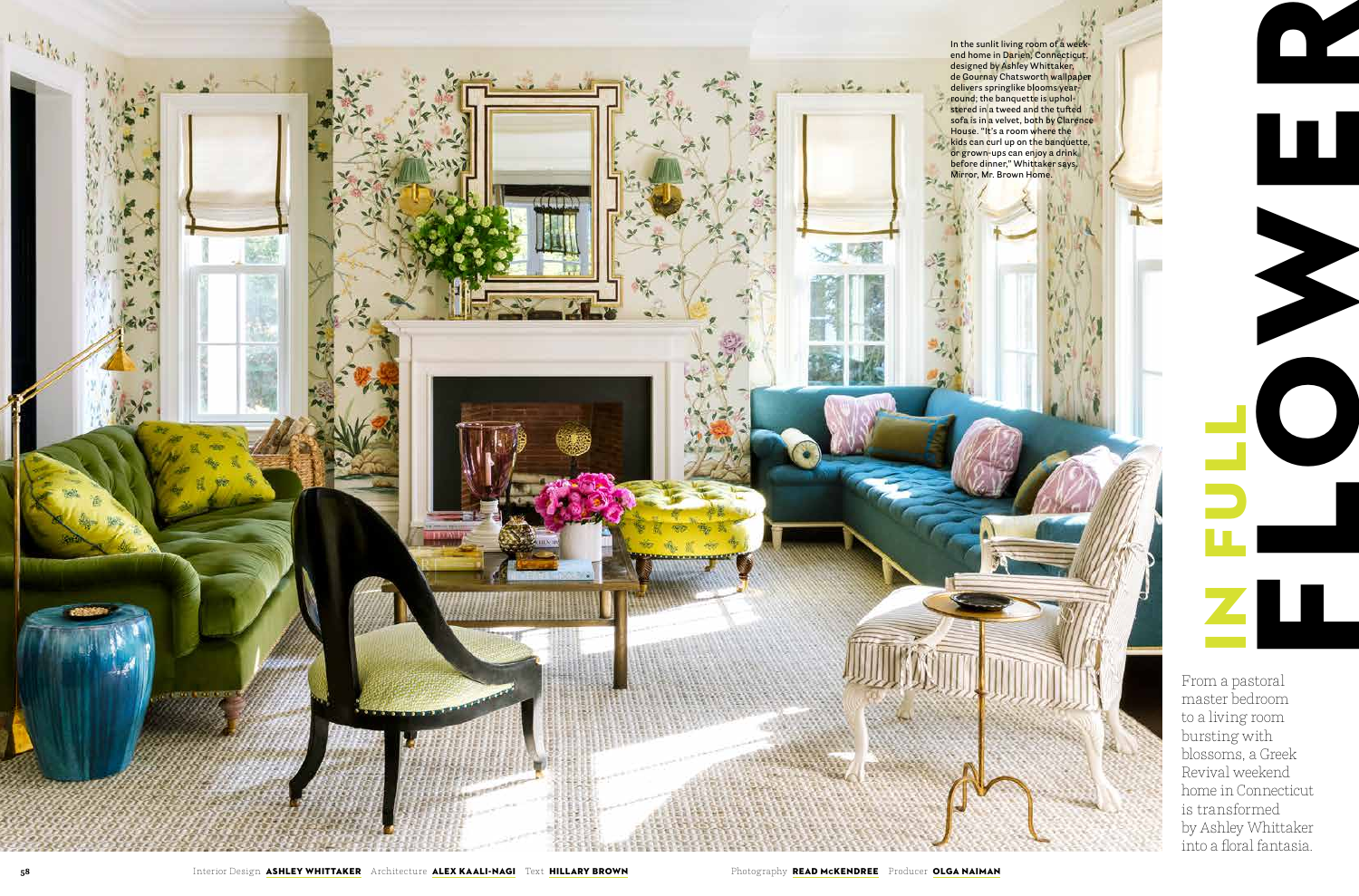**PRODUCER** LUCY BAMMAN **PHOTOGRAPHER** SWATCHES: ALISON GOOTEE/STUDIO D

## **OUT OF THE BLUE**

"As I design a room, I'm always considering the space next door," Whit taker says. "What are the contrasts, what's the con tinuity, what do I want to see more of? The library's rich Prussian blue was inspired by the living room's wallpaper—you see it in the bird feathers. I then pulled that deep blue back into the living room: It turns up on the table lamp, on the garden stool, and in the painting, as well as on the subtle welt along the seat of the side chair. Even the butterflies on the sofa's pea-green pillows hint at that blue. You might not notice these little details, but they give both spaces a sense of harmony."



Like the look? Try these. **FROM TOP: Chevalier wool in Soleil, Brunschwig & Fils. French grosgrain ribbon in Peacock, Samuel & Sons. Chatsworth on India Tea Paper in Icefield, de Gournay. Tapa Stripe cotton in Sulphur Green & Off-White, Fortuny. Velours Olympia velvet in Frog Green, Clarence House. French Bullion fringe in white, Samuel & Sons. Zebulon cotton blend in Phenix, Pierre Frey.**



**On a skirted table in a corner of the living room, a Chris topher Spitzmiller lamp with a Bunny Williams Home shade—is in a deep blue that matches the lacquer of the library next door. The Leora Armstrong artwork is from Gerald Bland.**

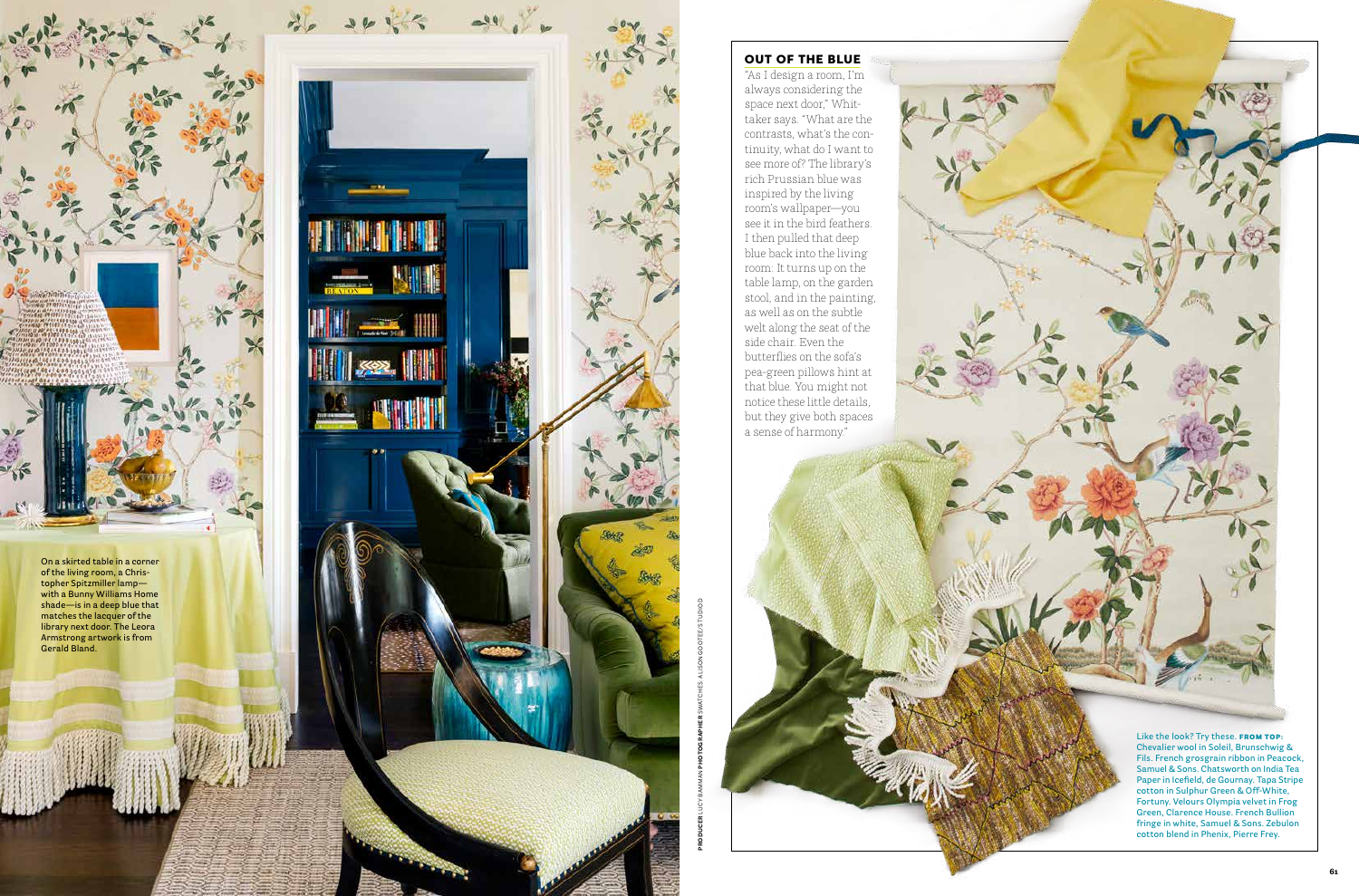The story began with the enchanting botanical wallpaper that Ashley Whit taker selected for the living room of her clients' Connect icut weekend hideaway. Since this space is the first thing you see from the home's entry hall, "it needed to be a real showstopper," says the New York designer.

With its birds perched on branches blooming with roses, the de Gournay chinoi serie backdrop was the jumping-off point for Whit taker's design for the entire Greek Revival–style home inspiring its fanciful mix of patterns and a palette that veers from jewel tones to sweet pastels. Among the unexpected choices: a dining room with lacquered auber gine walls, a butler's pantry in rich pomegranate, a breakfast room with babyblue chairs and trellis wall paper, and a master suite done up in lavender and cela don. Even small accents like the citron welt on the powderroom molding (a Whittaker signature!) were inspired by the living room's garden print. "It was truly the thread that stitched this project together," Whittaker says.

RIGHT: **In the breakfast room, a punchy lantern from the Urban Electric Co. picks up the crimson tones in the floral Brunschwig & Fils linen on the backs of the Oly chairs. The baby blue of Quadrille's treillage-patterned wallpaper coordinates with the Kravet faux leather used to upholster the chair seats. The** 



The grid of the geometric paper offsets the formality of the chairs' floral print, so the room feels youthful and vibrant.